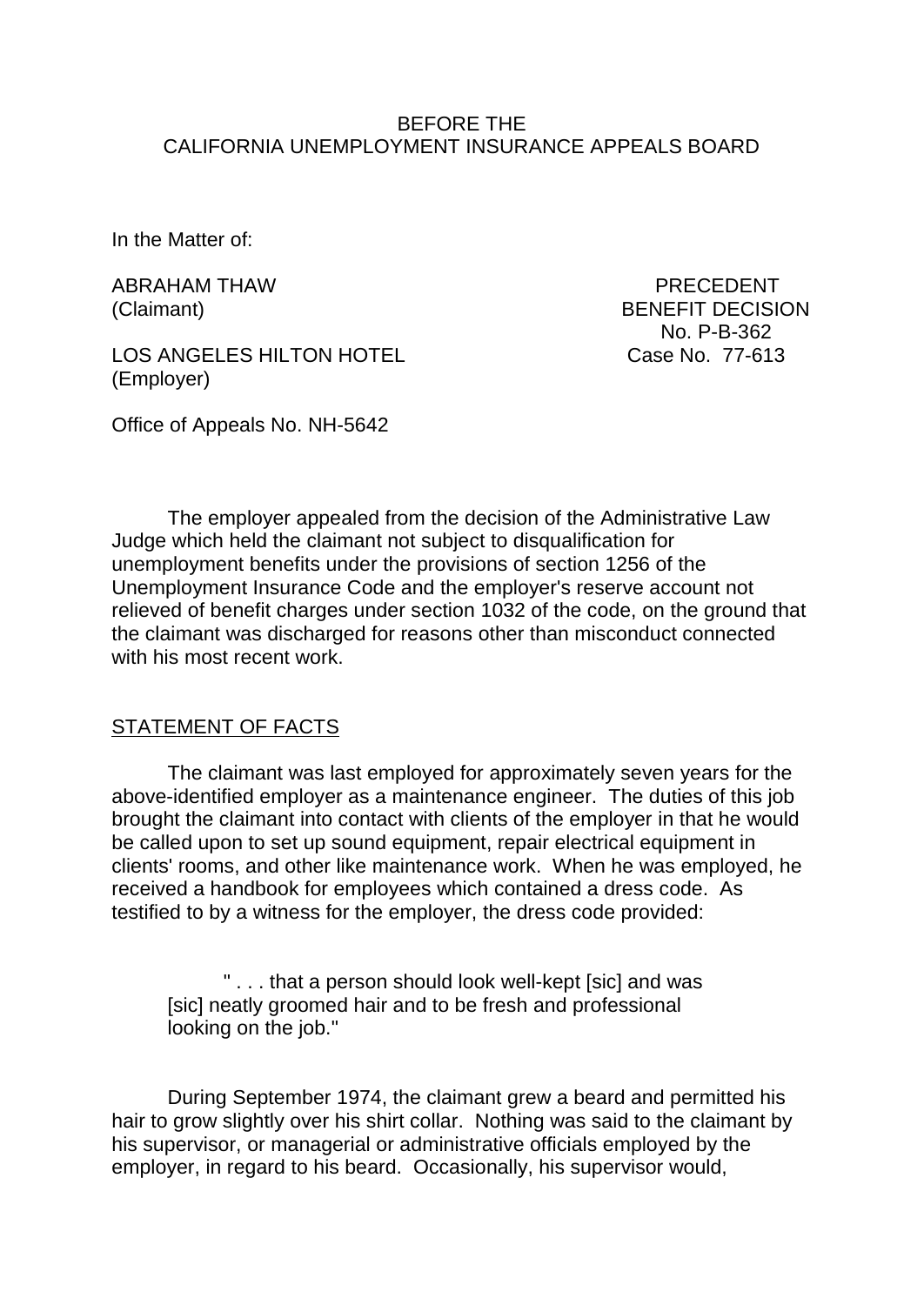in a "joking" manner, indicate to the claimant that he should get his hair cut. The claimant did get his hair cut when directed to do so by his supervisor.

On August 11, 1976, the claimant received a memorandum from the Assistant Chief Engineer which informed him that:

". . . Management has received many complaints as to your appearance and the time has arrived for action. . . .

"As of August 23, 1976, the hair should not be longer than shirt collar length and the beard eliminated. Failure to comply will result in days off or complete dismissal."

On August 23, 1976, the employer's personnel unit issued a memorandum identified as "GROOMING, L. A. HILTON DRESS CODE." This dress code provided, among other things, that male employees would conform to the following:

- "1) NO BEARDS
- "2) A CONSERVATIVE MUSTACHE IS PERMITTED, NO HANDLE BARS
- "3) HAIR MAY NOT BE LONGER THAN THE COLLAR OF SHIRT"

On September 1, 1976, the claimant was called in to the employer's personnel office, and accompanying him was his supervisor as well as the manager of the hotel. The claimant during this meeting was given the alternative of shaving off his beard or being discharged. The claimant refused to shave off his beard, and as a result his employment was terminated by the employer.

At the hearing, the employer's witness testified that management had, in fact, received complaints and management presumed the complaints were regarding the claimant because apparently the guests identified the person that they were complaining about as the claimant. There was no specific evidence as to what the complaints entailed and it is altogether possible that the only relationship the claimant's beard had to the complaints was as a method of identification and not as a complaint in regard to the beard per se.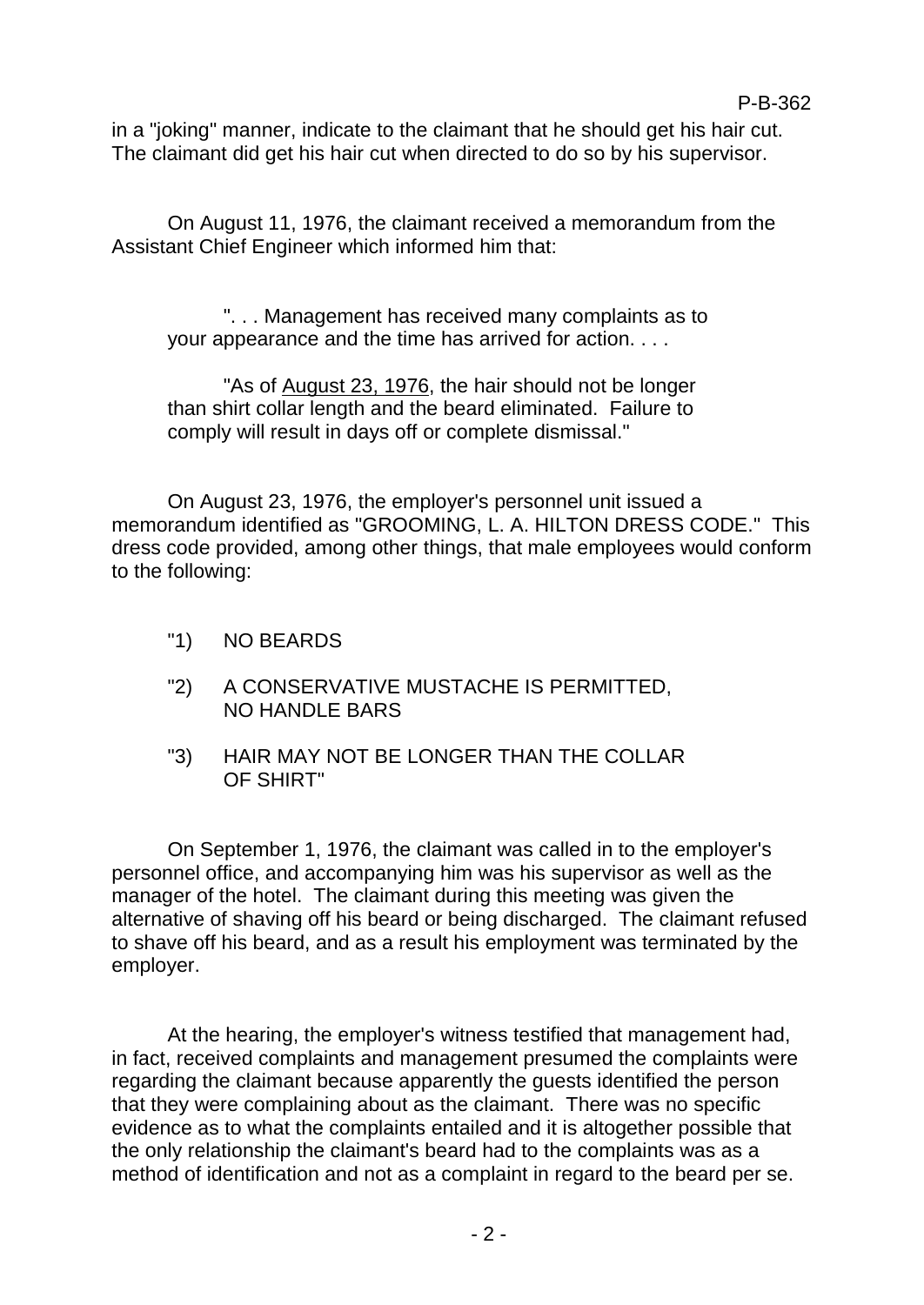### REASONS FOR DECISION

Section 1256 of the Unemployment Insurance Code provides for the disqualification of a claimant and sections 1030 and 1032 of the code provide that an employer's reserve account may be relieved of benefit charges if it is found that the claimant was discharged for misconduct connected with his most recent work.

This claimant was discharged by this employer because he refused to shave off his beard. Thus, it is necessary to decide if the claimant's refusal constituted misconduct within the meaning of the code.

In Maywood Glass Company v. Stewart (1959), 170 Cal. App. 2d 719, 339 P.2d 947, the court defined misconduct as:

". . . conduct evincing such willful or wanton disregard of the employer's interests as is found in deliberate violationsor disregard of standards of behavior which the employer has the right to expect of his employee, or in carelessness or negligence of such degree or recurrence as to manifest equal culpability . . . (but not) mere inefficiency, unsatisfactory conduct . . . inadvertencies or ordinary negligence . . . ."

This Board and the courts of California have from time to time been called upon to decide the entitlement to unemployment benefits of claimants whose unemployment resulted from their refusal to meet the grooming standards established by the employer.

In January 1970 Appeals Board Decision No. P-B-66 was issued. In that case the claimant had been employed as a service station attendant in an Oakland service station. His duties included not only selling gasoline to the employer's customers but also promoting the sale of tires, batteries, and other automobile accessories distributed by the employer. At the outset of his employment the claimant was provided with an employer's handbook which contained the following paragraph:

"Personal appearance and conduct are important. They are important for the success of both the employees and the Company. All employees should be clean shaven with their hair suitably trimmed. The uniform provided by the Company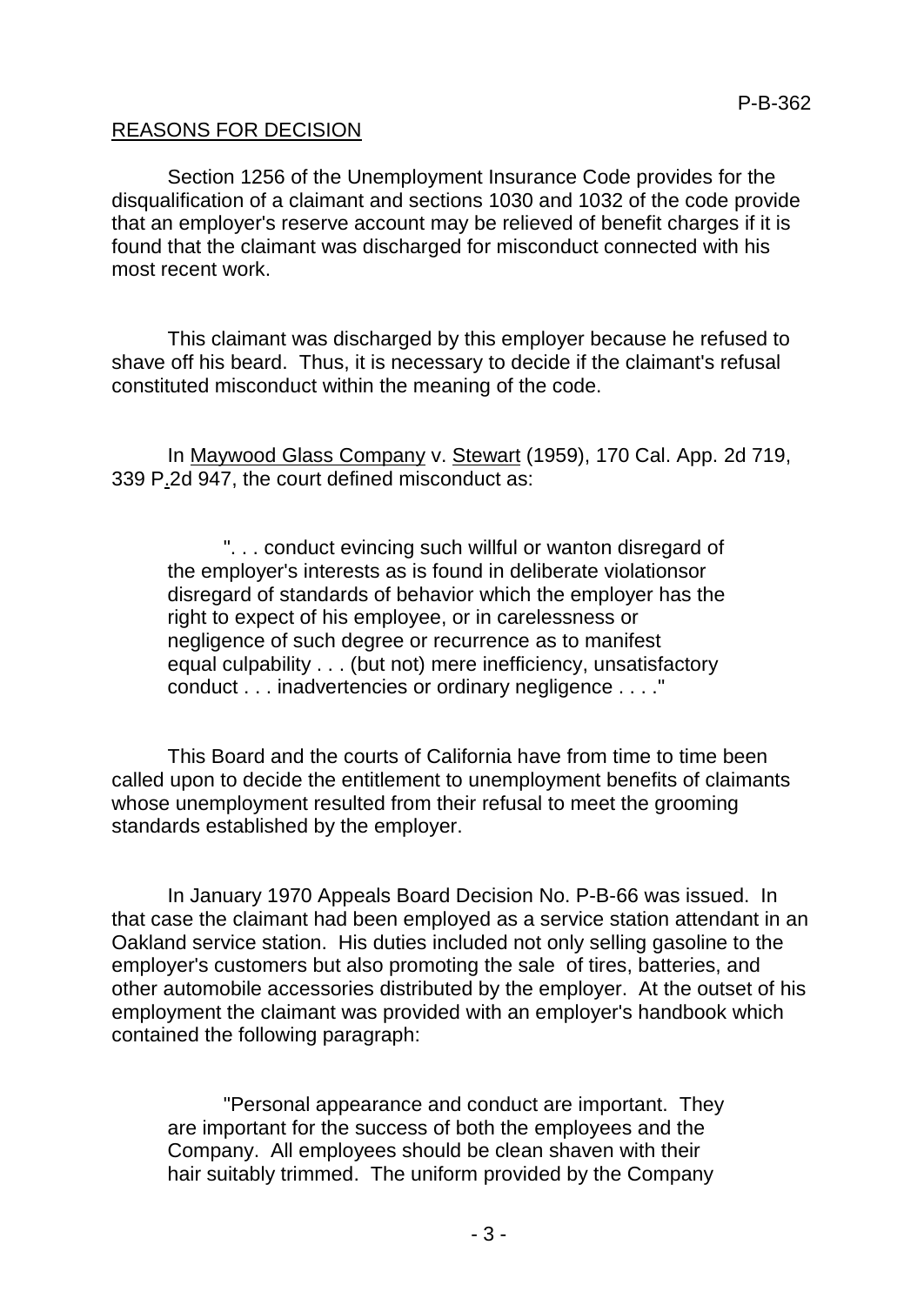should be kept in presentable condition. Good appearance and alert, gentlemanly conduct, will display the individual's personal characteristics to best advantage. The responsibility of obtaining high standards of appearance and conduct rests with the Station Manager and can best be accomplished by example."

Also at the time of hire the claimant signed an agreement setting forth conditions of his attendance at the employer's training school. This agreement stipulated that trainees should be clean-shaven without mustache or long sideburns.

During the period of the claimant's employment he permitted his sideburns to grow below his ear lobes. Additionally, the claimant let his hair grow over his collar. When he refused to trim his sideburns or cut his hair in accordance with the employer's grooming standards he was discharged.

Evidence presented by the employer established that many customers had complained to the employer of service station attendants who had long hair and long sideburns. The employer concluded from these complaints that many of its potential customers refused to do business with the employer's service stations because of the grooming of some of the attendants. There the Board established the following test to be applied in "hair" cases: (1) Is there in the record evidence that the wearing of long hair by the service station attendants would impair the legitimate objectives of the employer? (2) Would the employer's interest in enforcing its rule outweigh the resulting impairment of the claimant's constitutional rights? and (3) What alternatives were available to the employer short of discharging the claimant? In applying the test, the Board decided that because of the claimant's refusal to meet the grooming standards of the employer, he was discharged for misconduct connected with his work.

In October of 1970 this Board issued Appeals Board Decision No. P-B-87. That case concerned employees of a winery. While these employees did not come into direct contact with the employer's customers the employer did, for public relations reasons, conduct tours through the winery and on these tours the claimants were visible to the individuals taking part in the tours. The claimants concerned permitted their hair to grow below their shoulders. As a result the employer received several complaints from the individuals who took part in the various tours through the winery.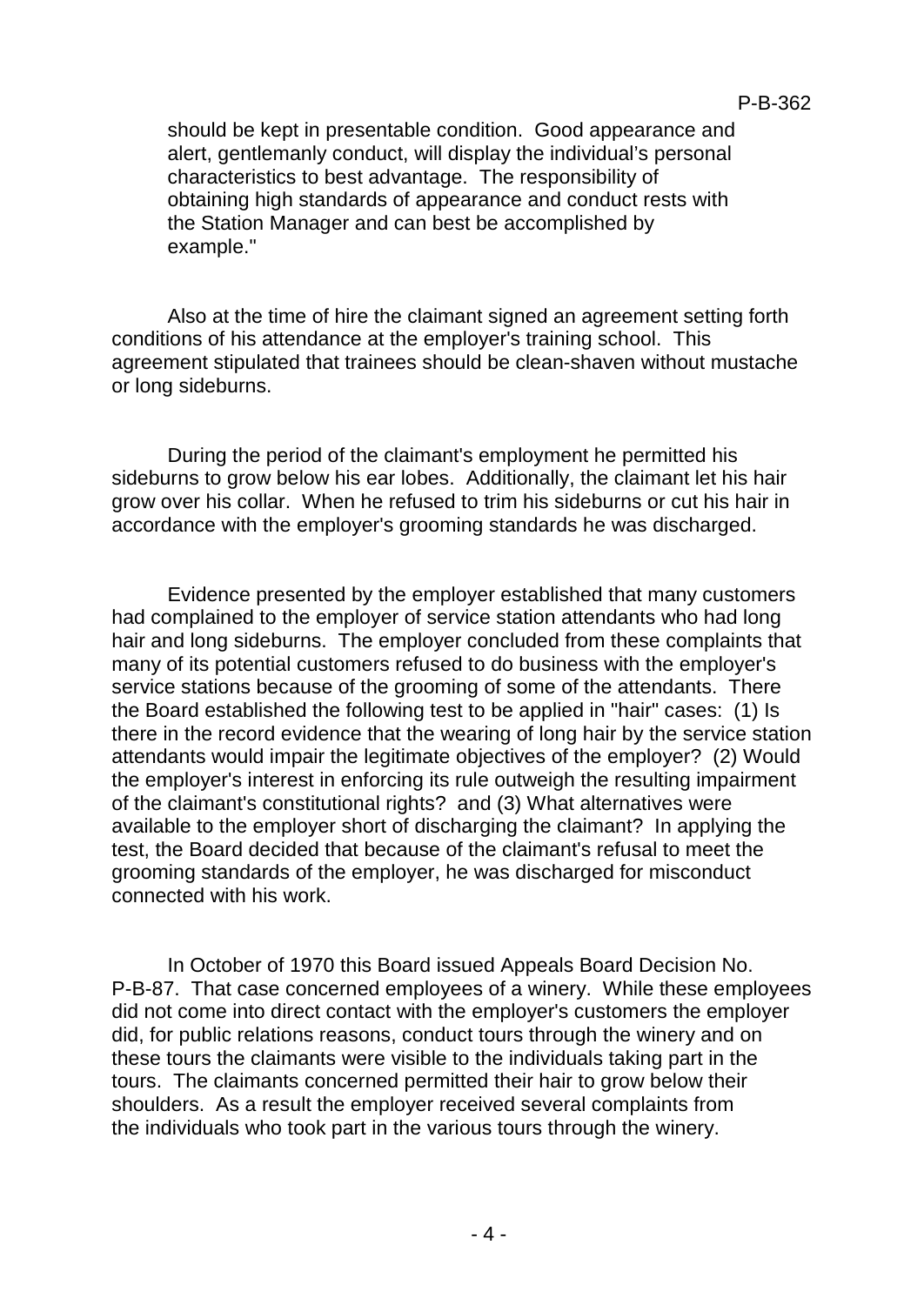#### P-B-362

When the claimants refused to cut their hair they were discharged. The Board again concluded that the claimants were discharged for misconduct connected with their most recent work.

Subsequent to the promulgation of these two decisions the California courts considered a series of cases dealing with the effect of personal grooming on the rights of claimants to unemployment insurance benefits.

In 1971 the Court of Appeal in Spangler v. California Unemployment Insurance Appeals Board (14 CA 3d 284, 92 Cal. Rptr 266) held that absent a showing ". . . that there was employment to be had . . . but for the voluntary failure of the petitioner to 'spruce up' " a denial of benefits could not be sustained on this fact alone. In Chambers v. California Unemployment Insurance Appeals Board (1973), 33 CA 3d 923, 109 Cal. Rptr 413, the court affirmed Spangler in a similar factual context.

In situations more directly applicable to the case at hand, the California courts have considered instances of claimants who were discharged by their employers because they would not shave off their beards or cut their hair. In King v. California Unemployment Insurance Appeals Board (1972), 25 CA 3d 199, 101 Cal. Rptr 660, the claimant was employed as a business machine repairman dealing directly with the employer's customers. After two weeks of approved vacation, the claimant returned to work with a beard. He was told that he should shave off his beard or he would be discharged. The claimant refused to shave off his beard and his employment was terminated. When he filed for unemployment insurance compensation, he was disqualified from the receipt of benefits. The court in King concluded that the wearing of a beard is a constitutionally protected right of an individual. The court also stated:

"Our decision goes no further than to acknowledge that the state is constitutionally inhibited from denying unemployment compensation benefits to an applicant who has been discharged from employment because of personal action which is constitutionally protected; we neither hold nor suggest that a bearded person has a constitutional right to a job, and we do not reach or affect a private employer's right to manage its own business. It may also be acknowledged that payment of unemployment compensation benefits to this claimant (if such result ultimately materializes) could penalize the employer herein to the extent, if any, that its 'reserve account' with the department is affected. . . . Such event, however, may be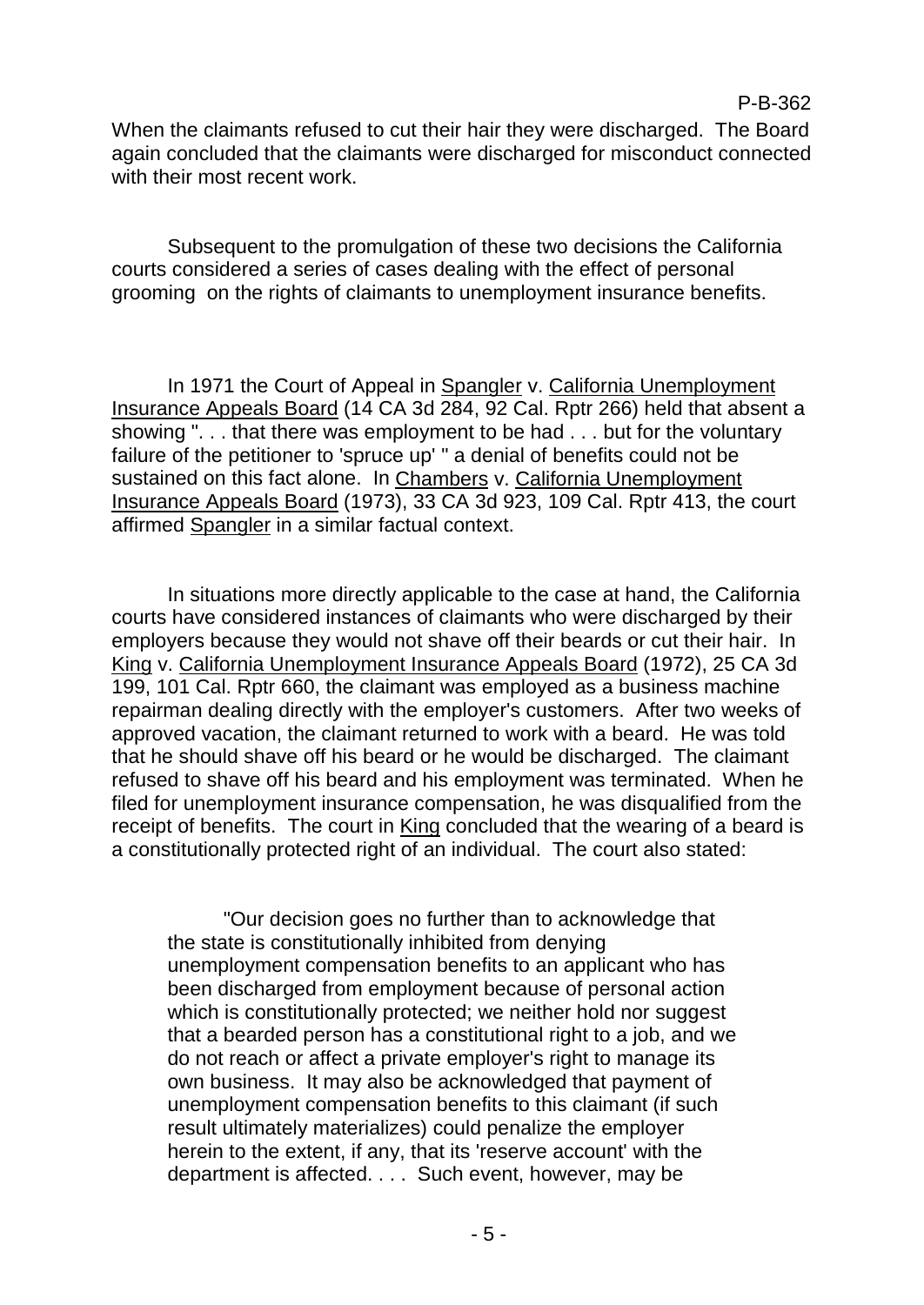regarded as part of the price which the employer must pay for participating in an unemployment compensation system which is administered by the state and is, therefore, subject to the state's constitutional obligations; it does not mean that the employer is not free to hire and fire as it pleases."

In McCrea v. California Unemployment Insurance Appeals Board (1973), 30 CA 3d 89, 106 Cal. Rptr 159, the court considered our findings in P-B-87 cited above. The court found that the claimant was given the alternative of cutting his hair or wearing a hair net, and when the claimant refused to do either he was discharged. There, the court held that the claimant was not entitled to constitutional protection because he had been offered reasonable alternatives and refused to accept them. Consequently, he was disqualified from the receipt of unemployment insurance benefits.

A third case considered by the courts was Thornton v. Department of Human Resources Development (1973), 32 CA 3d 180, 107 Cal. Rptr 892. In that instance the claimant had worn a beard during his period of employment and was told he would be discharged unless he shaved off his beard. He requested that he be allowed to work his regular shift and defer a decision about his beard until the next day. This request was refused and the claimant was discharged. The court analyzed McCrea and King in reaching its decision. In citing King the court said:

". . . that the wearing of a beard is symbolic conduct entitled to the constitutional protection of the First Amendment. The court pointed to the fact that the United States Supreme Court has not directly decided this issue but '[t]he decisional law of California, however, is explicit on the point: "A beard, for a man, is an expression of his personality. On the one hand it has been interpreted as a symbol of masculinity, of authority and of wisdom. On the other hand it has been interpreted as a symbol of nonconformity and rebellion. But symbols, under appropriate circumstances, merit constitutional protection..." (Finot v. Pasadena City Bd. of Education (1967) 250 Cal. App. 2d 189, 201 [58 Cal. Rptr. 520].) Finot involved the constitutional rights of a bearded public employee (a high school teacher), as distinguished from one employed in the private sector, but we perceive no essential distinction. . . .' "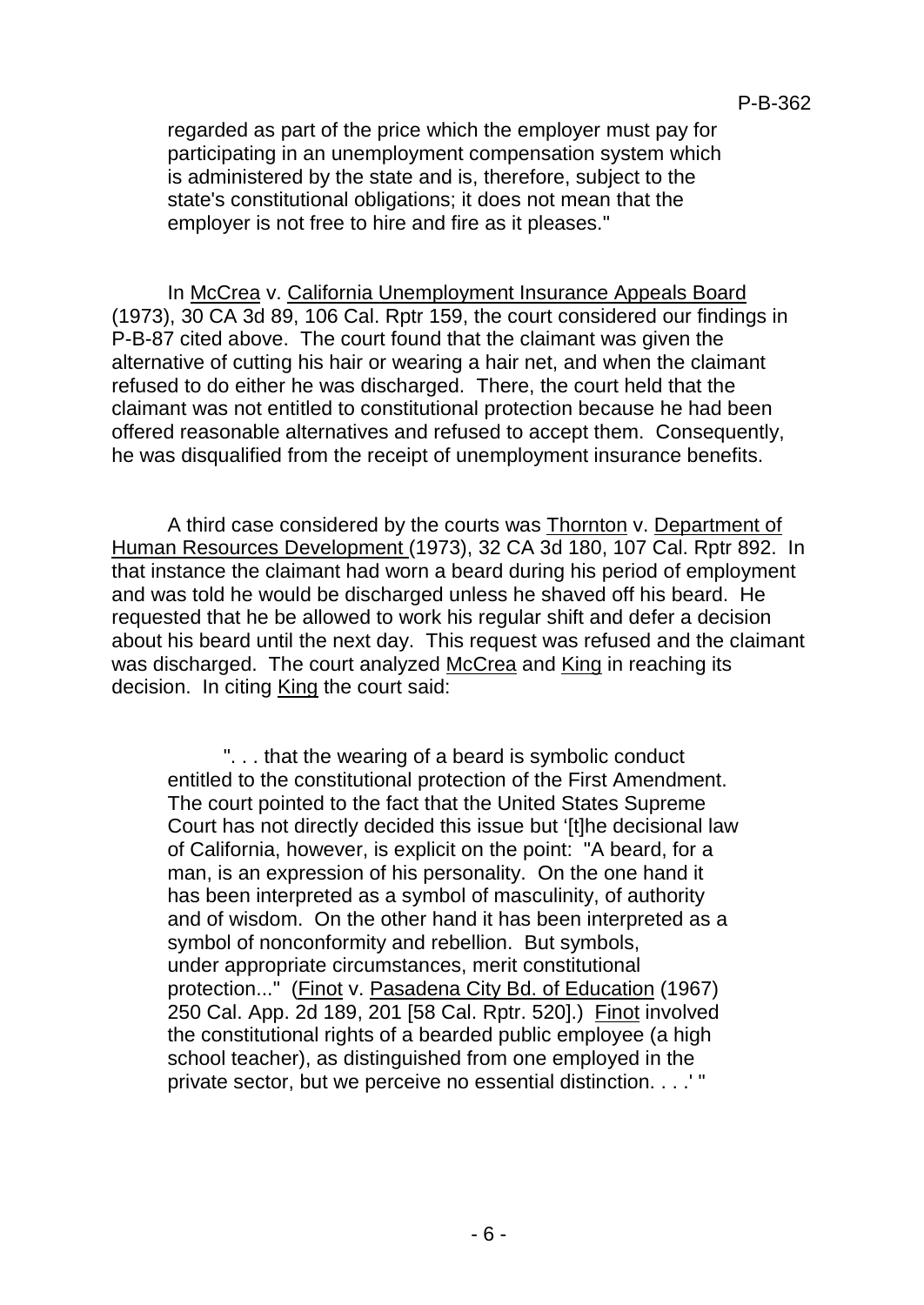The Thornton opinion then went on to observe:

"Both McCrea and King are in reality applying the test articulated by the Supreme Court in Bagley v. Washington Township Hospital Dist., 65 Cal. 2d 499 [55 Cal. Rptr. 401, 421 P. 2d 409] , to determine if the government as employer could restrict First Amendment rights. The court in Bagley stated that the governmental agency, before it can restrict First Amendment rights, must demonstrate: '(1) that the political restraints rationally relate to the enhancement of the public service, (2) that the benefits which the public gains by the restraints outweigh the resulting impairment of constitutional rights, and (3) that no alternatives less subversive of constitutional rights are available.' (See pp. 501-502) This test was applied in Finot v. Pasadena City Bd. of Education, 250 Cal. App. 2d 189, 199 [58 Cal. Rptr 520], where the reviewing court, after holding a school teacher possessed a constitutional right to wear a beard, turned to a consideration of the degree of protection to which this right was protected.

"Translated to the area of private employment, the Bagley test requires evidence (1) that the restraint upon the protected right rationally relates to the enhancement of the employer's business, (2) that the benefit to the employer outweighs the resulting impairment of constitutional rights, and (3) that no alternatives less subversive of constitutional rights are available. A finding that the Bagley test was not met would not necessarily mean that the private employer could not fire the employee but would mean that the Unemployment Insurance Appeals Board would have to find that the employee was discharged because of personal action which is constitutionally protected."

Turning our attention now to the situation in the instant matter, we find that at the time this claimant was employed by the employer there were no specific rules relative to grooming. The claimant had been wearing a neatly trimmed beard for at least two years. Shortly before his employment terminated the employer established specific rules in regard to personal grooming of its employees. The claimant was ordered to shave off his beard or be discharged. While it is true that clients of the employer made some complaints about the claimant, it is not at all clear as to whether these complaints were related to the claimant's beard or whether the beard was merely used as a mark of identification. There was no indication that any of the employer's clients withdrew their business from employer's establishment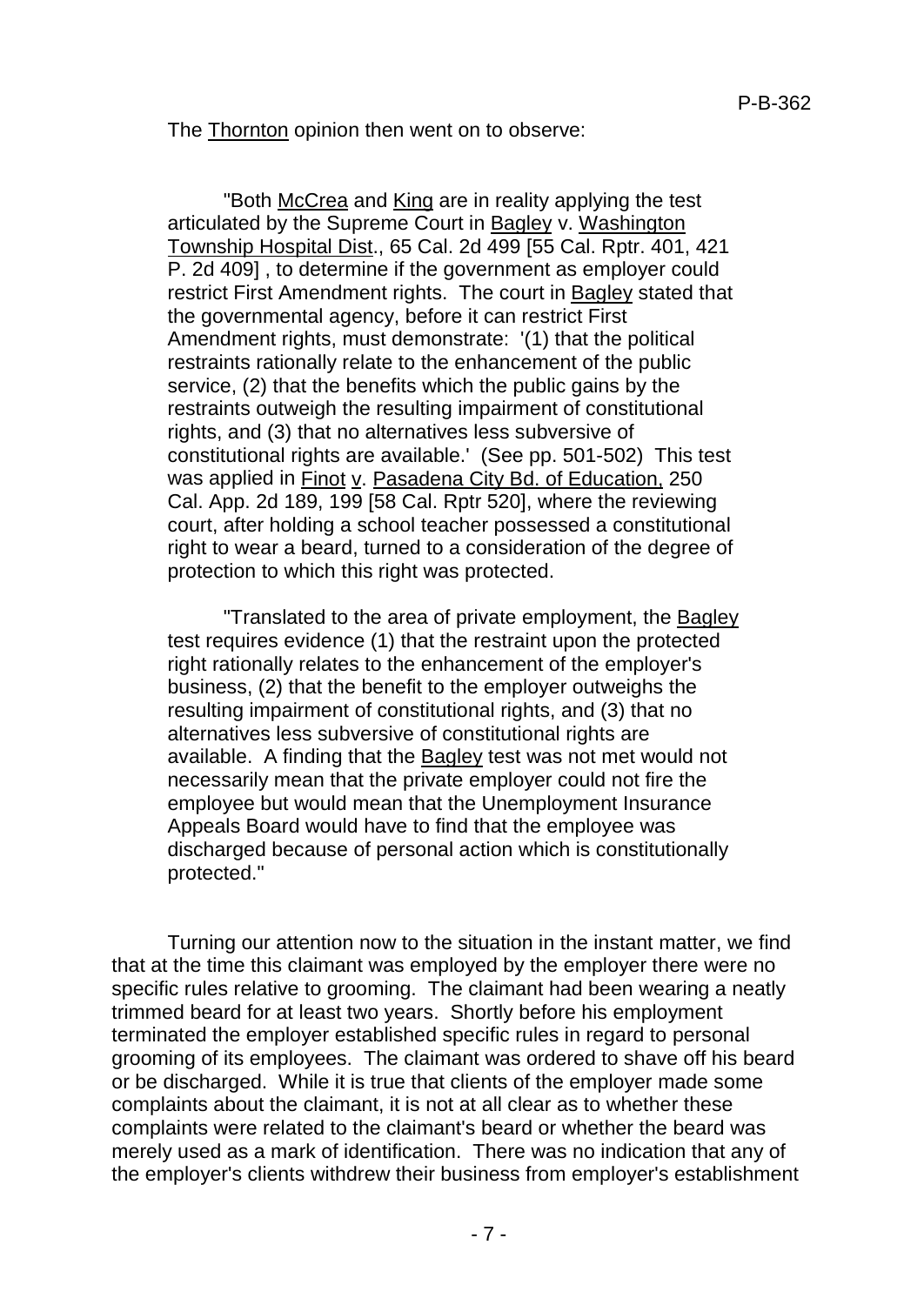because of the manner in which the claimant was groomed. Nor was there any indication that the employer offered the claimant any alternative other than employment termination.

As pointed out by the court in the Thornton opinion cited above, the Bagley test as it applies to private employment requires evidence establishing the following factors:

- (1) That the restraints upon the protective rights rationally related to the enhancement of the employer's business;
- (2) That the benefits to the employer outweigh the resulting impairment of constitutional rights;
- (3) That no alternatives less subversive of constitutional rights are available.

Thus, while we find no substantial differentiation in the test established by the Board's decision in P-B-66 from that in Bagley, it is clear that the Board is required to adhere to the standard established in Bagley for future application of the test to be applied in grooming cases.

We turn our attention then to evaluating whether the employer in the instant case met the requirements set down in Bagley. Our review of the evidence constrains us to conclude that the restraints placed upon the claimant with reference to shaving off his beard were not rationally related to the enhancement of the employer's business as there is no indication that the claimant's wearing of his neatly trimmed facial hair affected the employer's commerce. Also, the benefits to the employer did not outweigh the resulting impairment of the claimant's constitutional rights, as it is apparent in this factual matrix that the employer's sudden reversal of its long-standing rule allowing facial hair was not reasonable. It is equally evident that there were alternatives less subversive of the constitutional rights that were available to the employer, in that it could have easily moderated the severity of its edict completely disallowing beards by requiring a neatness that conformed with its other more rational grooming rules that tolerated mustaches and relatively long hair. Consequently, we must conclude that by requiring the claimant to adhere to the newly established arbitrary rule relating to beards the employer was infringing on the constitutionally protected rights of the claimant. In this posture it is evident that the claimant was discharged for reasons other than misconduct connected with his work.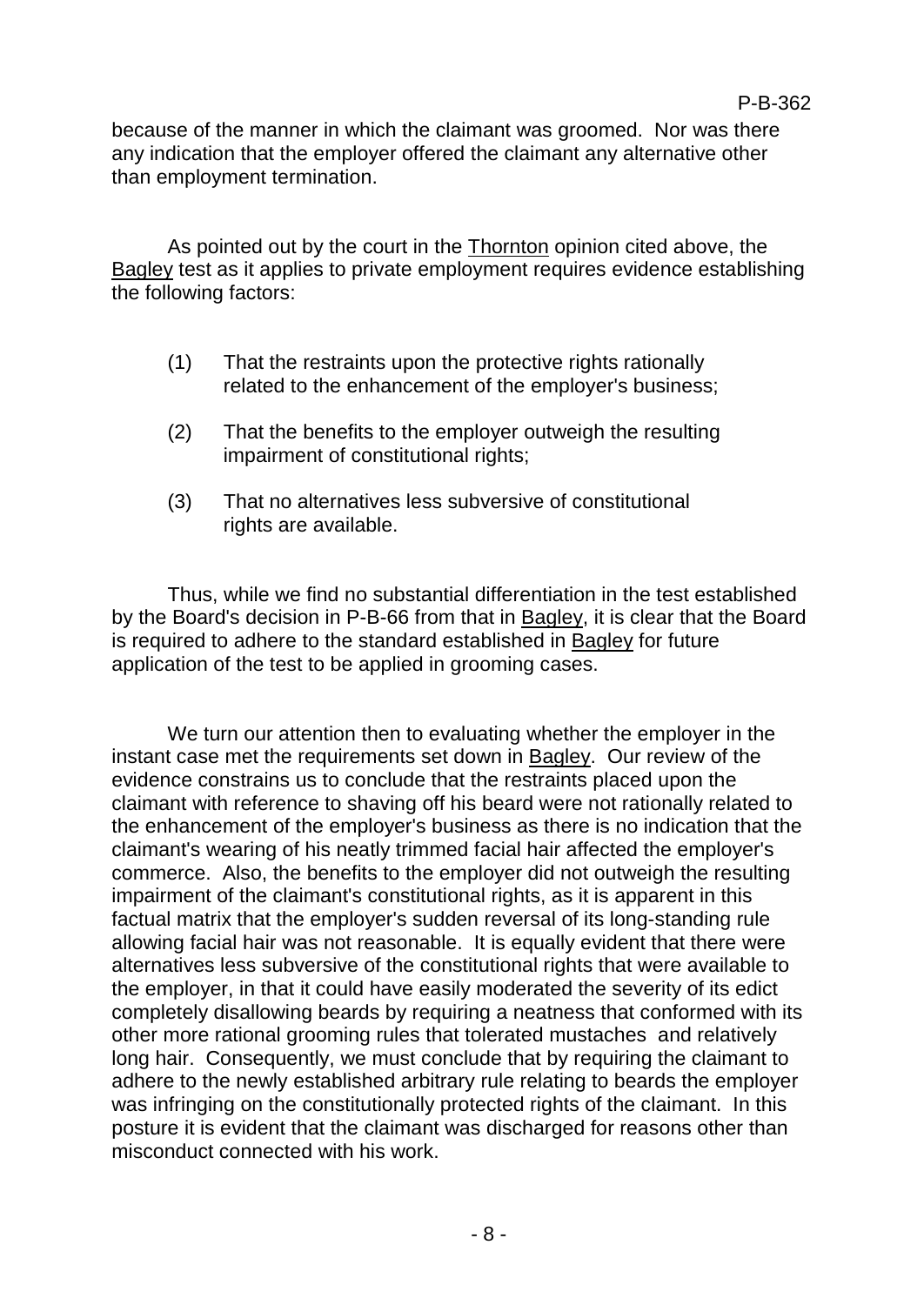We believe that an employer may conduct his business as he sees fit and may dispense with an employee's services whenever, in the opinion of the employer and in the absence of contractual restraints, it becomes necessary to do so. However, when an employee is terminated and files a claim for unemployment compensation it is necessary to decide whether the reasons for termination are disqualifying. Here, we are obligated to conclude that the action of the claimant in refusing to forego his constitutional rights in this factual matrix does not constitute misconduct within the meaning of the code.

# DECISION

The decision of the Administrative Law Judge is affirmed. The claimant is not subject to disqualification under section 1256 of the code. The employer's reserve account is subject to charges under section 1032 of the code.

Sacramento, California, July 5, 1977.

# CALIFORNIA UNEMPLOYMENT INSURANCE APPEALS BOARD

DON BLEWETT, Chairperson

MARILYN H. GRACE

RICHARD H. MARRIOTT

DISSENTING - Written Opinion Attached

CARL A. BRITSCHGI

CONCURRING and DISSENTING - Written Opinion Attached

HARRY K. GRAFE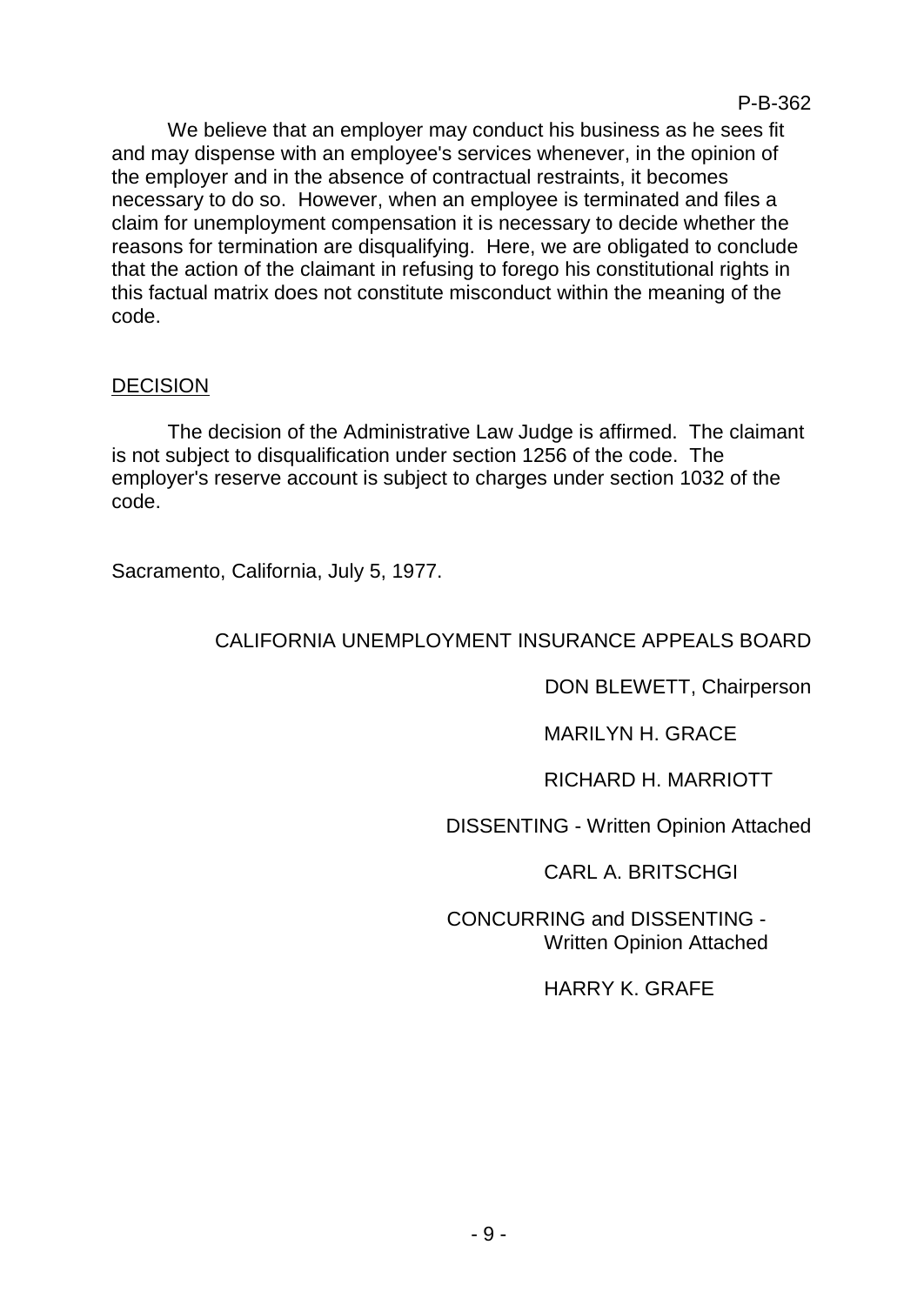## CONCURRING AND DISSENTING OPINION

I concur in the result reached by my colleagues, that the claimant herein is not disqualified by reason of §1256 of the code. But I reach that conclusion for the reasons stated by the Administrative Law Judge in his decision, wherein he relied largely on King v. California Unemployment Insurance Appeals Board (1972), 25 Cal App 3d 199, and the rationale for which it stands.

I must dissent, however, from the imposition by my colleagues of the so-called "Bagley Test" on private employers. By the imposition of such test, the majority herein misinterpret the rule of the California Supreme Court set forth in Bagley v. Washington Township Hospital District (1966), 65 Cal 2d 499, and elongate the reach of the First Amendment to the United States Constitution beyond its plain and unambiguous language.

It is rudimentary that the First Amendment protection of freedom of expression is a restriction against government interference. The First Amendment is written in terms that "The Congress shall not . . ."; whereas the majority here recast that venerable expression of basic rights to read, "No private employer shall . . . ." That this Board's limited jurisdiction does not extend to rewriting the United States Constitution is a principle that needs no amplification. The application of First Amendment protection in cases such as that now before us was clearly and correctly set forth by the opinion of Mr. Justice Rattigan in King v. California Unemployment Insurance Appeals Board (supra). That rule was properly applied the Administrative Law Judge in the present case. The Administrative Law Judge reached the correct result without resort to the test adopted by the majority herein. In fact, the propriety with which Administrative Law Judges have decided the so-called "beard" cases since King impels me to question the need for a new precedent decision by this Board on said subject. But if this Board cannot resist the compulsion to place its members' names to a precedent decision on said subject, it need do no more than set forth the Court of Appeal opinion in King.

In speaking for the court in King, Mr. Justice Rattigan was careful at the outset to draw the distinction (missed by the majority, here) that the assertion of constitutional protection to beard wearers was not directed toward the discharge by the employer, but was aimed at the government's action in withholding unemployment insurance benefits: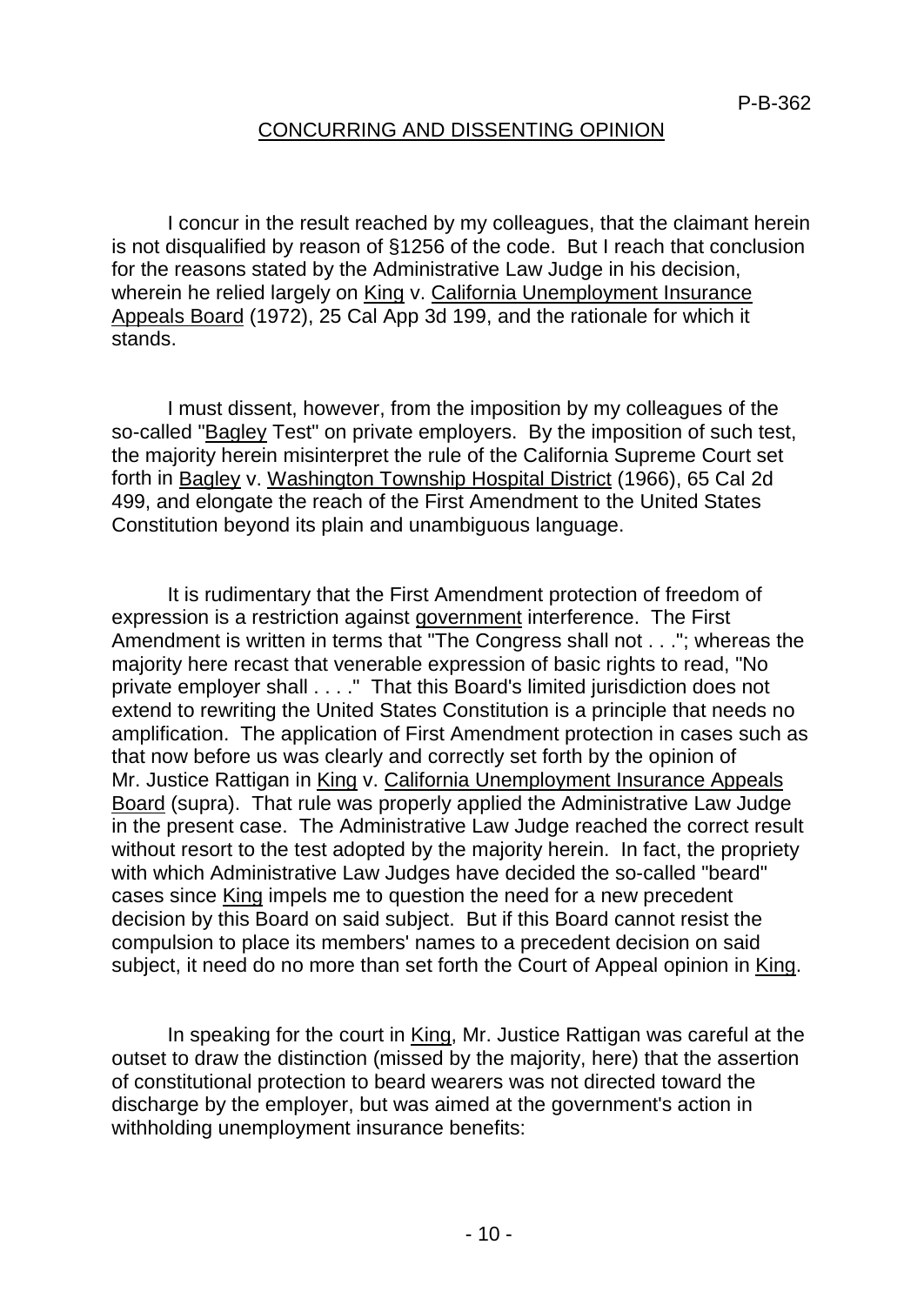"We first note that claimant is not challenging the reasonableness or validity of his discharge by the employer; he is advancing his constitutional argument only as to the state's action in denying him unemployment compensation benefits. A similar contention was made in Sherbert v. Verner (1962) 374 U.S. 398, where the claimant of unemployment compensation benefits, a member of the Seventh-Day Adventist Church, had been discharged by her employer because she would not work on her faith's Sabbath Day. (Id., at p. 399) Having been unable to obtain other employment for the same reason, she filed a claim for unemployment compensation benefits pursuant to the relevant law of her state (South Carolina). (Id., at pp. 399-400. The claim was denied, both administratively and judicially, under a provision of state law disqualifying insured workers who failed, 'without good cause . . . to accept . . . suitable work when offered . . .' (Id., at pp. 400-401)

"Reversing the South Carolina court, the United States Supreme Court held that the disqualifying provision of state law was constitutionally defective, as it pertained to the claimant, because it operated to infringe upon her First Amendment right to free exercise of religion (Sherbert v. Verner, supra, 374 U.S. 398 at pp. 402-405) and that no 'compelling state interest' had been shown which would justify such infringement." (Id., at pp. 406-410) (25 Cal App 3d at 204; emphasis added.)

The court then noted that, whereas Sherbert v. Verner had involved freedom of religion, which is expressly protected by the First Amendment, the pivotal question in King was whether the wearing of a beard merits similar protection under the aegis of the First Amendment's protection of freedom of speech and expression. After examining conflicting views in other jurisdictions, the court pointed out:

"The decisional law of California, however, is explicit on the point: 'A beard, for a man, is an expression of his personality. On the one hand it has been interpreted as a symbol of masculinity, of authority and of wisdom. On the other hand it has been interpreted as a symbol of non-conformity and rebellion. But symbols, under appropriate circumstances, merit constitutional protection. [Citation] (Finot v. Pasadena City Bd. of Education (1967) 250 Cal. App. 2d 189, 201.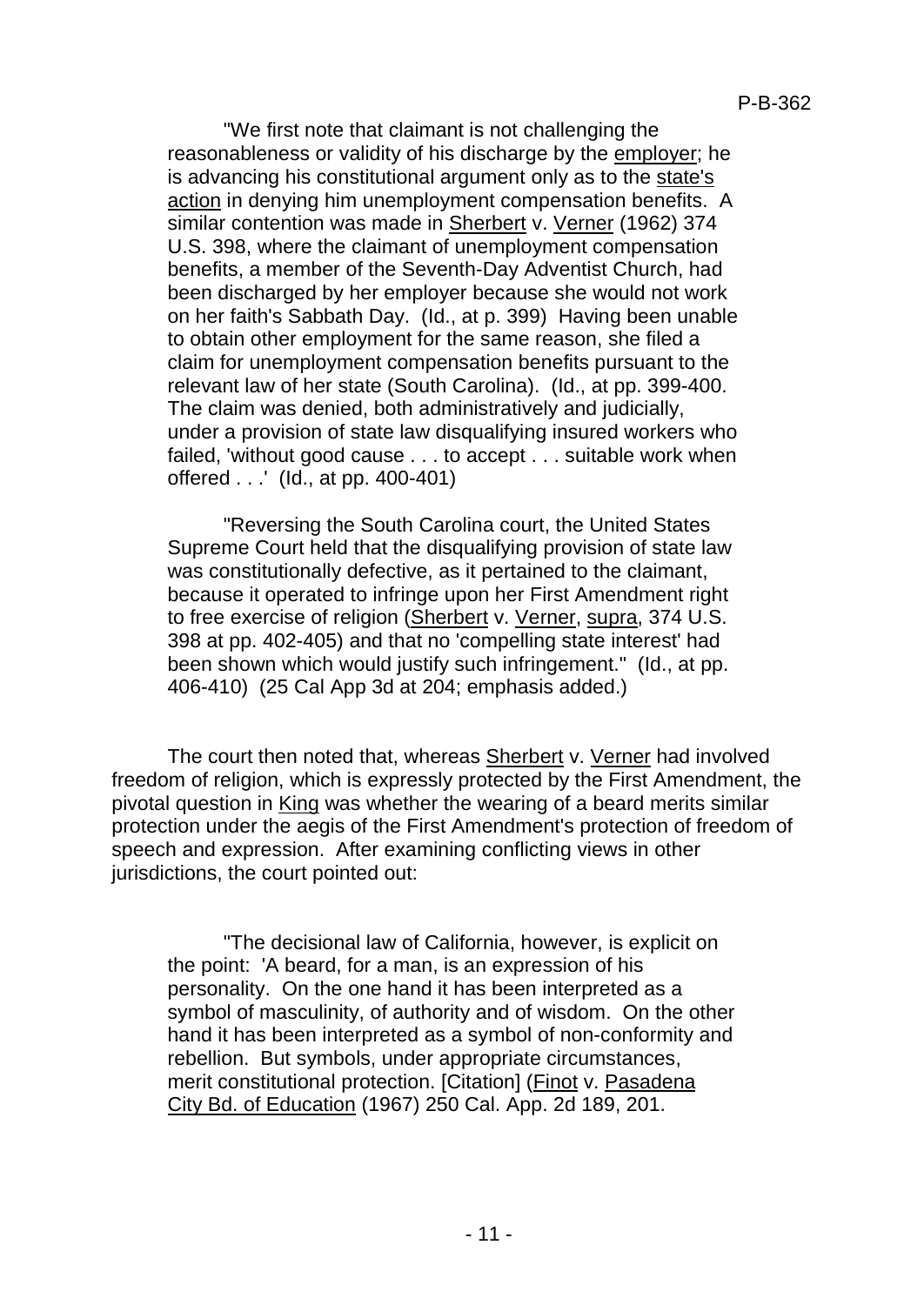Finot involved the constitutional rights of a bearded public employee (a high school teacher), as distinguished from one employed in the private sector, but we perceive no essential distinction." (25 Cal. App. 3d at 205)

The last sentence of that quotation needs examination, as it appears that the majority in the case now before us (and another division of the Court of Appeal in Thornton v. Department of Human Resources Development (1973), 32 Cal App 3d 180) have taken that language out of the context used by the King court. I submit that a reading of the court's opinion in King reveals that the lack of essential distinction whether the beard-wearer is a public employee or private employee refers to the protection against infringement of his constitutional right by state action in denying him unemployment insurance benefits, as is seen from the quotation, supra, from page 204 of the court's opinion. But the language on page 205 in King does not mean that the "Bagley Test" applies to private employers, as the majority herein erroneously assert.

The court in King next proceeded to establish what, I believe, is the proper test to be applied in a case such as the matter now before us:

"As Sherbert and Finot control this case for the reasons just stated, the terminal question is whether 'compelling state interest' has been shown which 'justifies the substantial infringement of . . . [claimant's] . . . First Amendment right.' (Sherbert v. Verner, supra, 374 U.S. 398 at p. 406.) The test of such showing involves considering (1) whether the state and the administration of its unemployment compensation law would be adversely affected if benefits were to be granted and (2), if that possibility exists, whether the state has demonstrated that no conceivable alternatives would preclude the adverse results without 'infringing First Amendment rights.' (Id., at pp. 407-408; Finot v. Pasadena City Bd. of Education, supra, 250 Cal. App. 2d 189 at pp. 199-200.)" (25 Cal. App. 3d at 206)

It is important to observe that the King court retained the proper constitutional perspective of directing its focus to the action by the state in denying benefits to the beard-wearing claimant, and not in attempting to extend the First Amendment to private employers. The court made this distinction doubly clear by stating: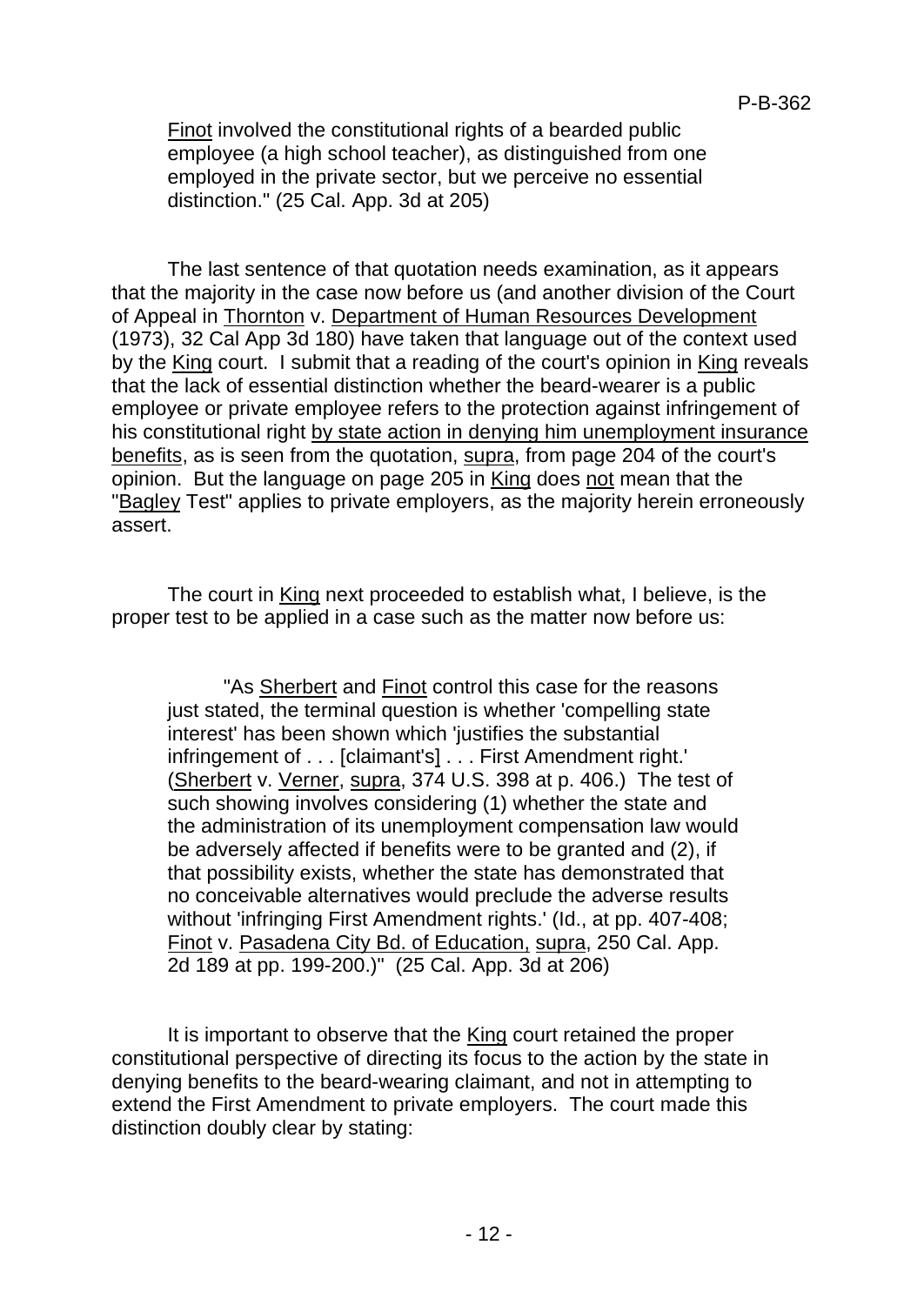"Our decision goes no further than to acknowledge that the state is constitutionally inhibited from denying unemployment compensation benefits to an applicant who has been discharged from employment because of personal action which is constitutionally protected; we neither hold nor suggest that a bearded person has a constitutional right to a job, and we do not reach or affect a private employer's right to manage its own business. It may also be acknowledged that payment of unemployment compensation benefits to this claimant (if such result ultimately materializes) could penalize the employer herein to the extent, if any, that its 'reserve account' with the department is affected. (See, e.g., § 1026 et seq.) (footnote omitted) Such event, however, may be regarded as part of the price which the employer must pay for participating in an unemployment compensation system which is administered by the state and is, therefore, subject to the state's constitutional obligations; it does not mean that the employer is not free to hire and fire as it pleases. (25 Cal App 3d at 206-207)

The King decision itself is abundantly persuasive authority that the proposition offered by the majority herein is erroneous. Moreover, a careful reading of the decision in Bagley v. Washington Township Hospital District (supra) discloses that said case is incontestible authority that the test formulated therein is to be limited to government employees and not extended to the private sector, as the majority herein assert.

First, it is a well established principle of law that government employment may be conditioned and government employees may be regulated by measures not applicable to the labor force in the private sector. Thus, restrictions on political activity (the federal Hatch Act), time off for religious worship (Mandel v. Hodges (1976) , 54 Cal App 3d 596), and other activities unfettered in private employment, are circumscribed or prohibited entirely as to those who choose government employment (see e.g. Van Alstyne, The Constitutional Rights of Public Employees (1969), 16 UCLA Law Review 751; Linde, Constitutional Rights in the Public Sector (1965), 40 Washington Law Review 10; Powell, The Right to Work for the State (1916), 16 Columbia Law Review 99).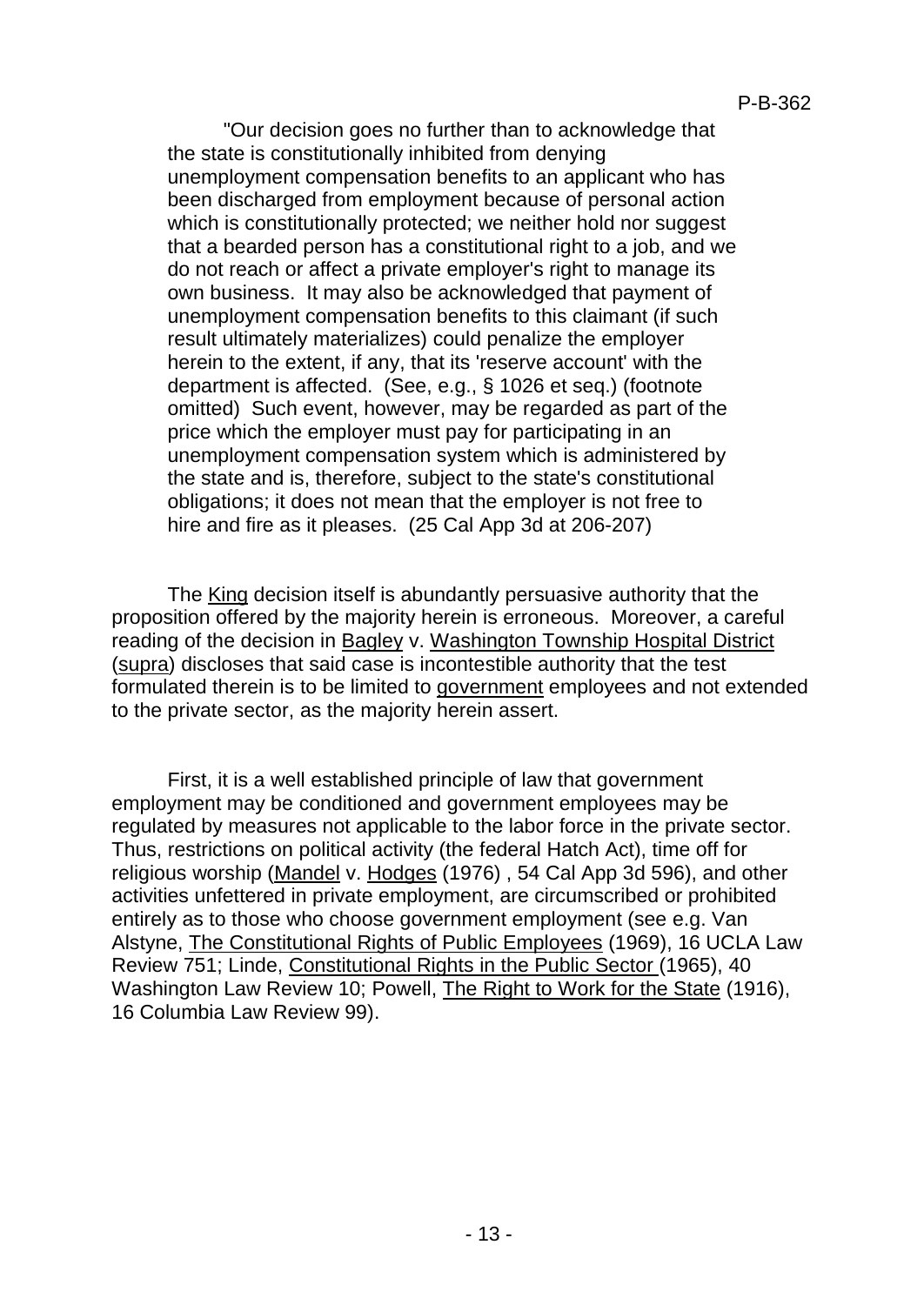A decade ago, the California Supreme Court wrestled with the issue of restraints imposed on political activities of public employees who were not subject to the federal Hatch Act. In 1964, the court decided in Fort v. Civil Service Commission (61 Cal 2d 331) that only "compelling" public interest could justify restraints in such cases and that the restrictions must not be "broader than are required to preserve the efficiency and integrity of the public service." Two years later in Bagley, the court was called upon to adjudicate a challenge of the hospital district's policy encompassed in its directive, "Political Activities of Public Employees" (emphasis added). The directive was prepared under authority contained in Government Code § 3205, which itself set forth limitations on political activities of civil service employees of local government.

From beginning to end and at all points in between, the court made it abundantly clear that Bagley was a case relating to the rights of government employees. Nowhere in the court's decision is it even remotely hinted that the case relates to the private sector. For example, at pages 503-504, the court in Bagley notes: "Although an individual can claim no constitutional right to obtain public employment or to receive any other publicly conferred benefit, the government cannot condition admission to such employment or receipt of such benefits upon any terms that it may choose to impose." Again, at pages 507-508 the court stated:

"The public employee surely enjoys the status of a person protected by constitutional right. Public employment does not deprive him of constitutional protection. In the absence of an imperative necessity to protect the public from irresponsible activity of so serious a nature that it would disrupt the public welfare, such protections are not subject to destruction by a public employer's insistence that they be waived by contract.

"We recognized and applied these principles in our recent decision in Fort v. Civil Service Com., supra, 61 Cal 2d 331, holding that only 'compelling' public interests can justify a governmental entity in demanding a waiver of constitutional rights as a condition of public employment. 'Although . . . one employed in public service does not have a constitutional right to such employment [citation] it is settled that a person cannot properly be barred or removed from public employment arbitrarily or in disregard of his constitutional rights.' (61 Cal. 2d 331, 334.) (footnote omitted) We further noted in Fort, 'The principles set forth in the recent decisions do not admit of wholesale restrictions on political activities merely because the persons affected are public employees,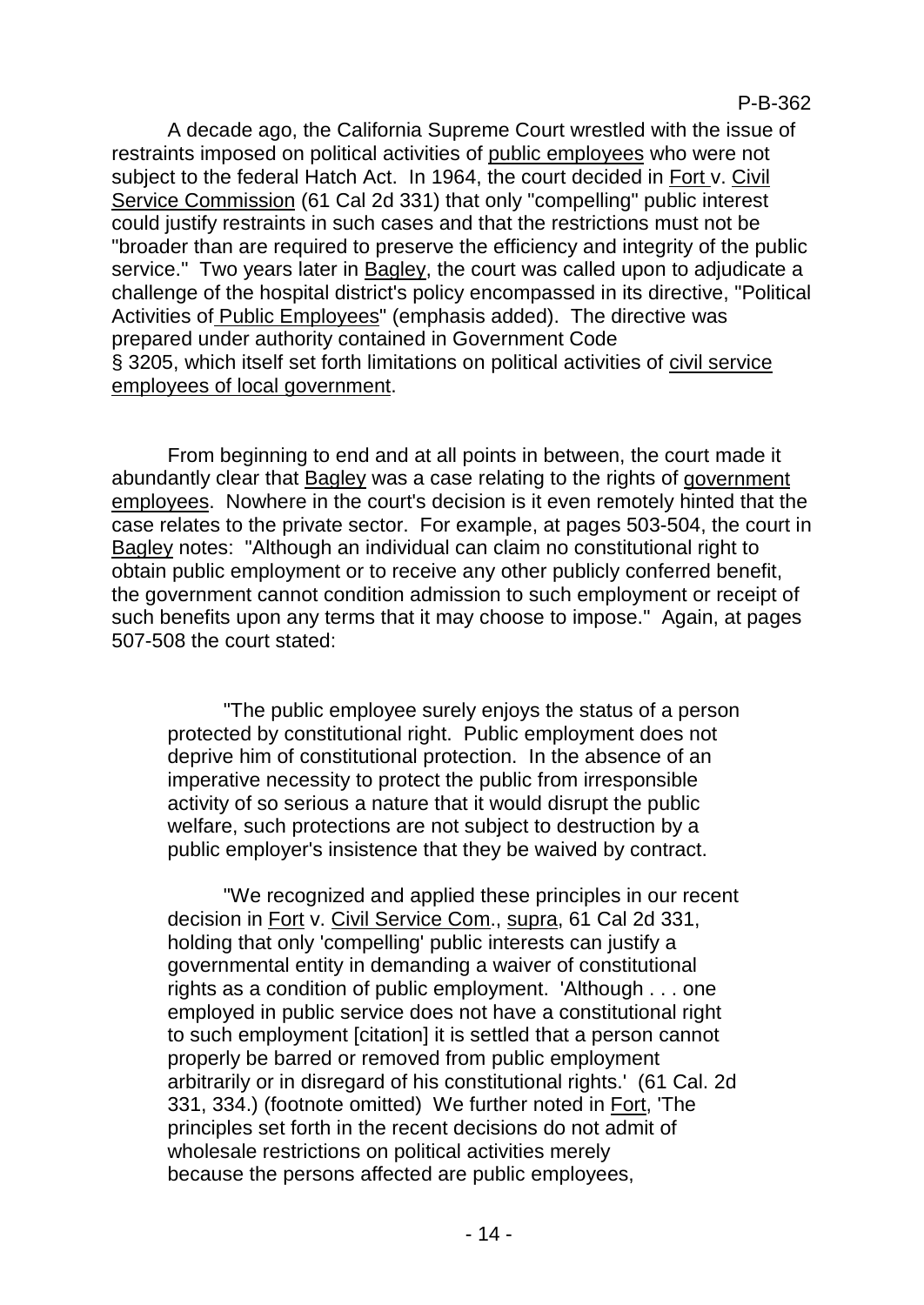particularly when it is considered that there are millions of such persons. It must appear that restrictions imposed by a governmental entity are not broader than are required to preserve the efficiency and integrity of its public service.' (61 Cal. 2d at pp. 337-338 (italics added); see also Kinnear v. City & County of San Francisco (1964) 61 Cal. 2d 341, 343)"

In Fort the court had ruled that the state may constitutionally restrict the freedom of a public employee to run for office against or campaign against his own superior (which, I submit, is light years apart from any restrictions applicable to private employment). In Bagley the court found that the hospital district's directive prohibited far more activity than had been held permissible by Fort.

"The overbreadth of the statute lies in the wide swath of its prohibition of employee participation in a number and variety of elections. Subject to an exception for persons 'exempt' from civil service, the statute provides that no employee of a 'local agency 'may participate in 'any campaign for or against any candidate, except himself, for an office of such local agency.' Since Government Code section 3201 defines 'local agency' as 'a county, city, city and county, political subdivision, district or municipal corporation,' the ban of section 3205 would, for example, prevent an employee of a city from participating in the campaign of any officer of his city, and perhaps even his county, however remote might be the working relationship between such employee and such officer. So broad a rule cannot find justification in our dictum that a public employee may constitutionally be prevented from opposing the reelection of 'his own superior.' " (65 Cal 2d at 509)

Finally, the Bagley court was required to consider the question whether the plaintiff's status was that of a government employee falling within the proscription of Government Code § 3205 and the district directive.

"We turn, finally, to the suggestion that the statute does not apply to a public employee, such as plaintiff, who does not enjoy the benefit of a civil service or merit system. The statutory ban here expressly extends only to public employees who are 'not exempt from the operation of a civil service personnel or merit system.' Accordingly, the argument runs,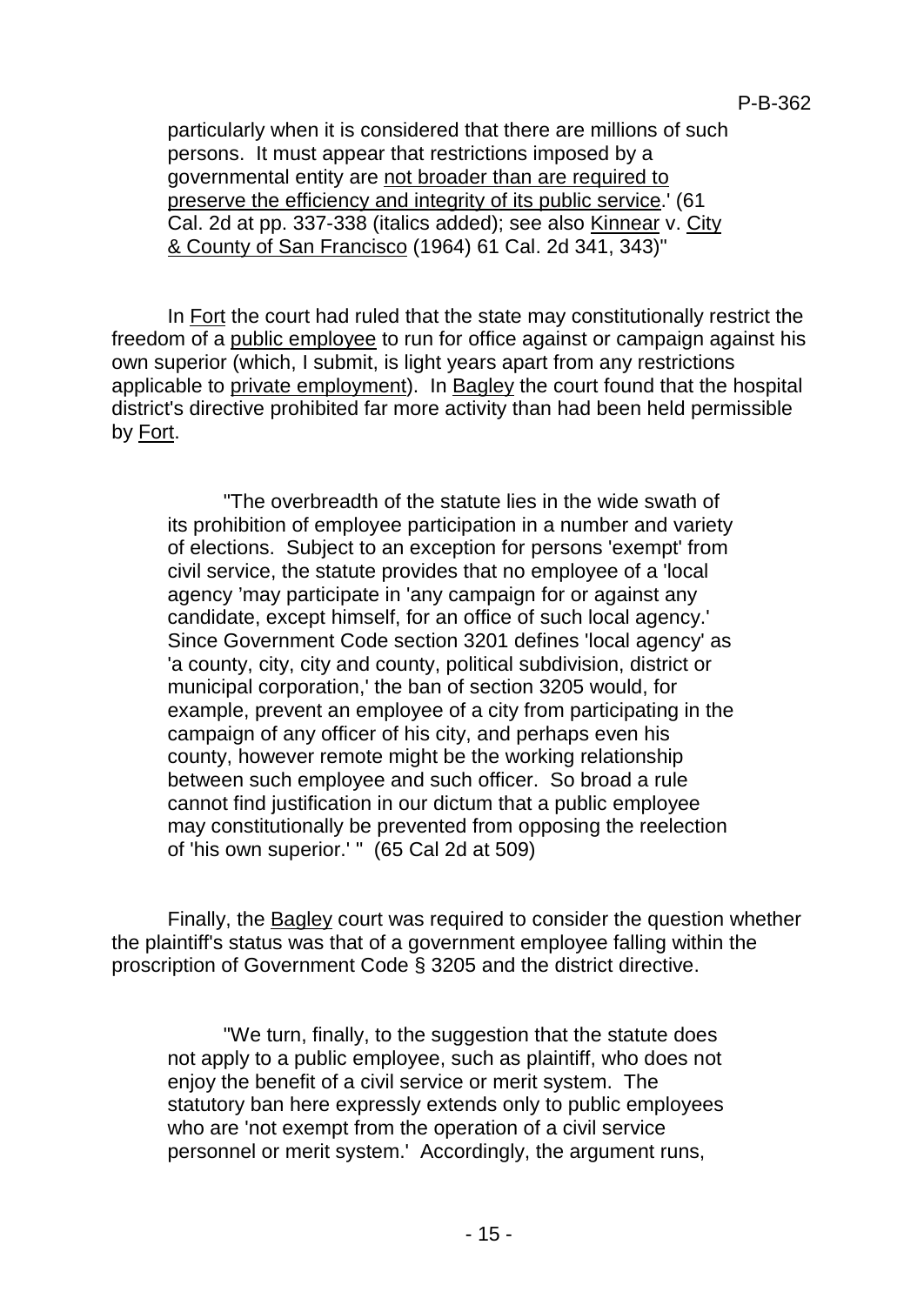the employees of a government agency which, like the present defendant, has instituted no civil service or merit system for its employees are thereby rendered 'exempt from' the operation of such a system within the meaning of the statute.

"If there were no other guide to the meaning of this phrase, we might well conclude that the statutory ban applies only to persons who enjoy the protection of a civil service or merit system and that the Legislature intended to preserve intact the political freedom of all other public employees as a surrogate for the job security which they lack. We note, however, that article XXIV, section 4, of our Constitution sets forth an extensive list of 'Offices and Employments Exempt From Civil Service.' For the most part, these positions are elective or high appointive offices whose holders could not reasonably be expected to refrain from political activities without profoundly affecting the workings of our representative institutions. Since the Constitution has made explicit by definition the officers who are 'exempt from civil service,' we cannot at will vastly expand that category.

"The purpose of the Legislature in confining the ban of Government Code section 3205 to persons 'not exempt from' a civil service or merit system was to exclude only persons affirmatively exempted from the operation of such a system by its own terms or by the terms of statutory or constitutional law. Thus the failure of the defendant district to institute a civil service or merit system for its employees does not excuse them from compliance with Government Code section 3205, if that provision were otherwise valid." (65 Cal 2d at 510)

I laboriously cite to the reader the foregoing large portions of the court's opinion in Bagley to emphasize the context in which the court set forth its test. When viewed in that context, as the court intended that it must be, the conclusion appears inescapable that the test was designed only for the determination whether governmental action toward public employees in the matter of political restraints comports with the court's conception of constitutional rights. In fact, the test itself so states:

" . . . we hold that a governmental agency which would require a waiver of constitutional rights as a condition of public employment must demonstrate: (1) that the political restraints rationally relate to the enhancement of the public service,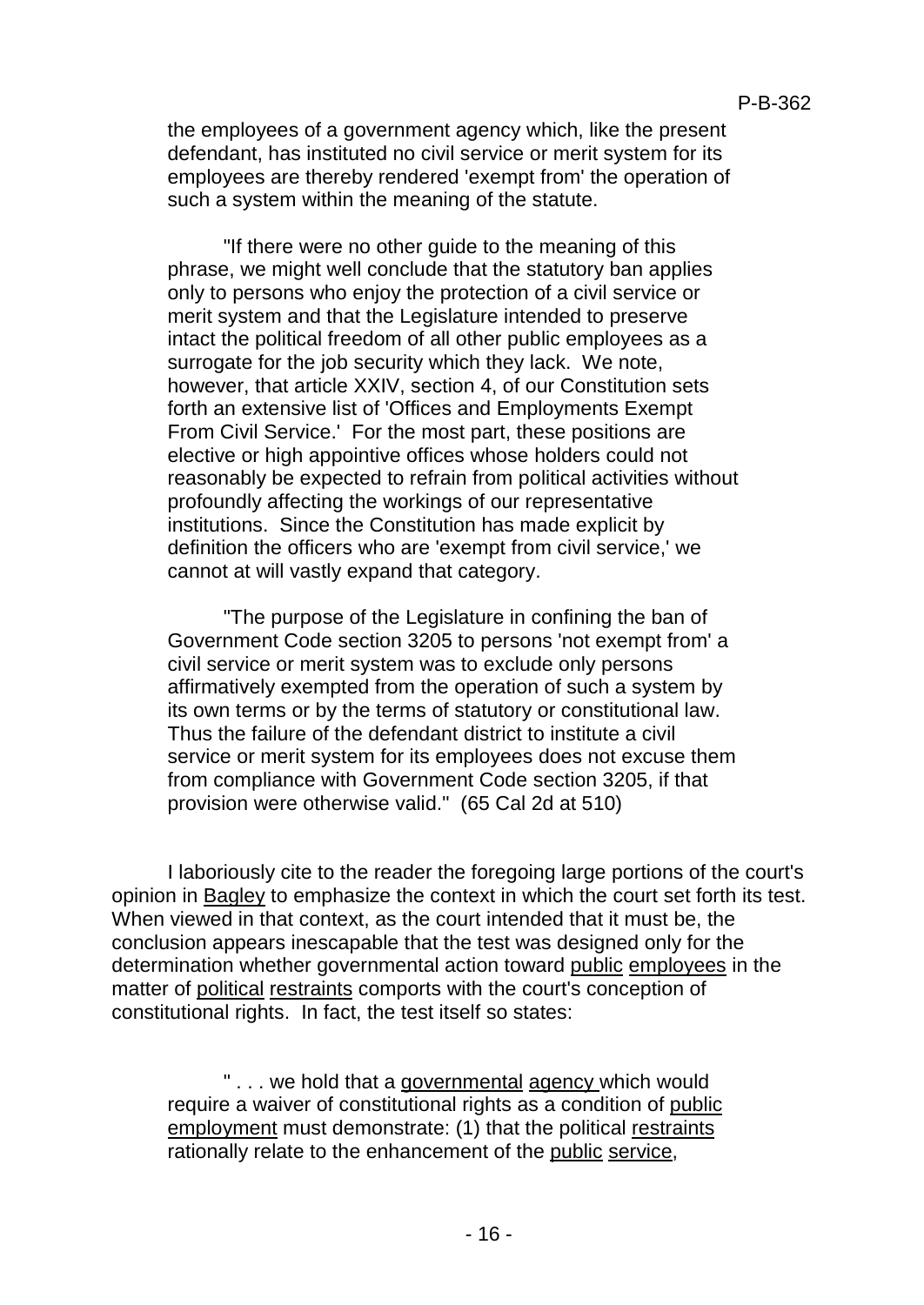(2) that the benefits which the public gains by the restraints outweigh the resulting impairment of constitutional rights, and (3) that no alternatives less subversive of constitutional rights  $ar<sub>2</sub>$  are available." (65 Cal 2d at 501-502; emphasis added)

It is thus apparent beyond dispute that the majority in the case presently before us have chosen, with a total absence of authority to support their action, to impose upon the private sector of this state a test having no rational relation to any activity by that sector (or its employees), and to create a constitutional prohibition against the private sector which was never envisioned by those fine minds who drafted our fundamental law. With such excessive reach of power I cannot agree.

HARRY K. GRAFE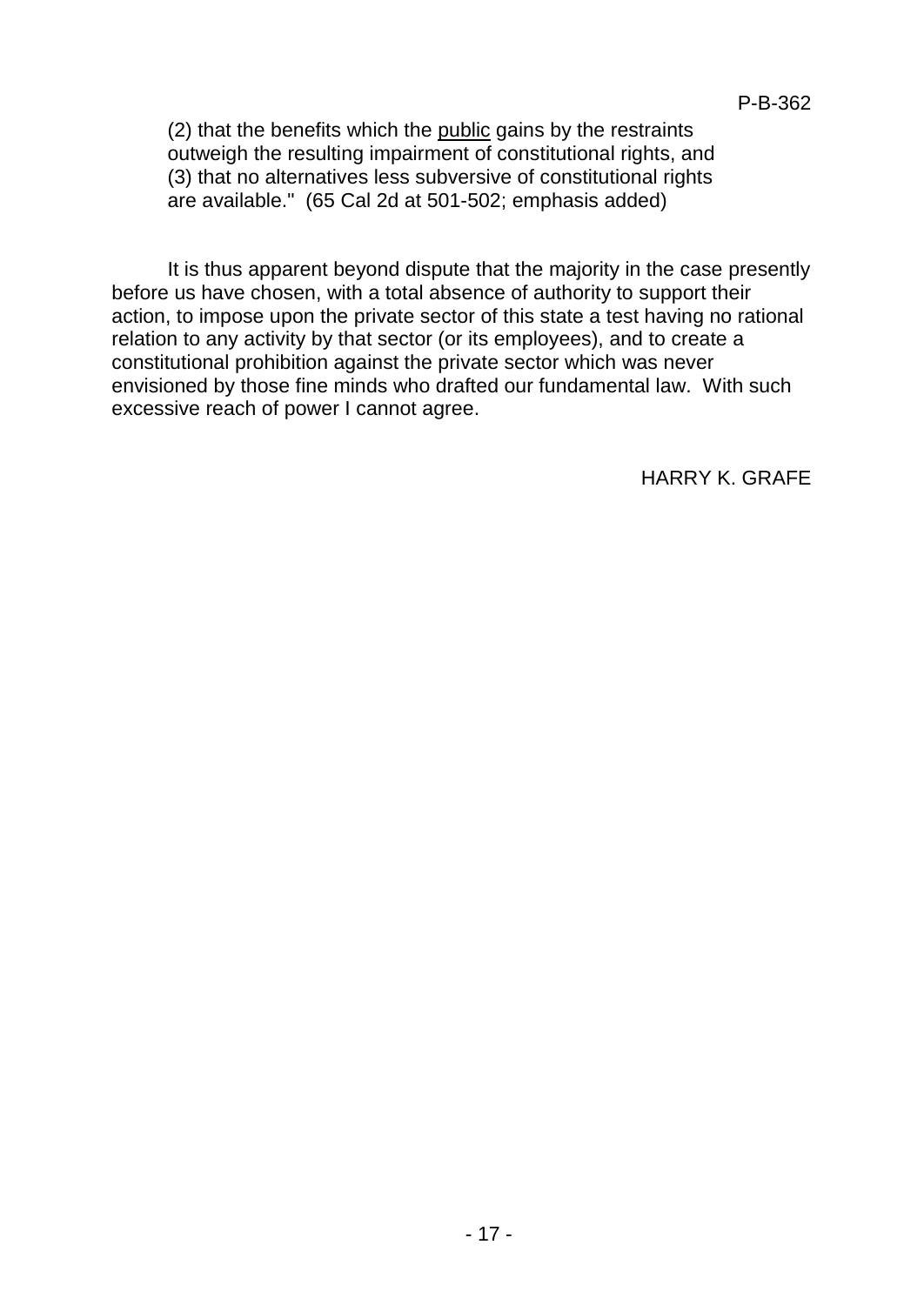# DISSENTING OPINION

I dissent.

I not only disagree with the conclusions reached in the proceedings below, I also cannot concur in the sweeping language used by the majority members of this Board in expressing the rationale set forth. It would appear that the creation of another layer of confusion is not necessary relative to this subject matter.

Reasonable grooming requirements to enhance the public image of an employer who is committed to the good will of the public have long been recognized, and I believe that the establishment of such reasonable rules is properly a prerogative of management which should not be fettered or otherwise restricted by this Board.

In McCrae v. California Unemployment Insurance Appeals Board (1973) 30 Cal. App. 3d 89, 106 Cal. Rptr. 159, the court itself recognized that an employer need not necessarily rely upon tangible proof of detriment after the fact. Any indication of ill will is sufficient to constitute detriment. In Thornton, cited not only in the majority opinion but in Mr. Grafe's dissenting opinion, this language of McCrae was recognized. It was also pointed out that an employer may very well establish reasonable rules for the conduct of his business and if such rules reasonably relate to the proper conduct of such business, an employee may be expected to comply.

Considerable emphasis has been placed upon Bagley v. Washington Township Hospital District (1966), 65 Cal. 2d 499, 55 Cal. Rptr. 401. It must be noted that the extreme limitations placed upon an employer as against an employee relate to a governmental entity. A comparable conclusion was reached in Finot v. Pasadena City Board of Education (1967), 250 Cal. App. 2d 189, 58 Cal. Rptr. 520, a case involving a high school teacher, also a public employee.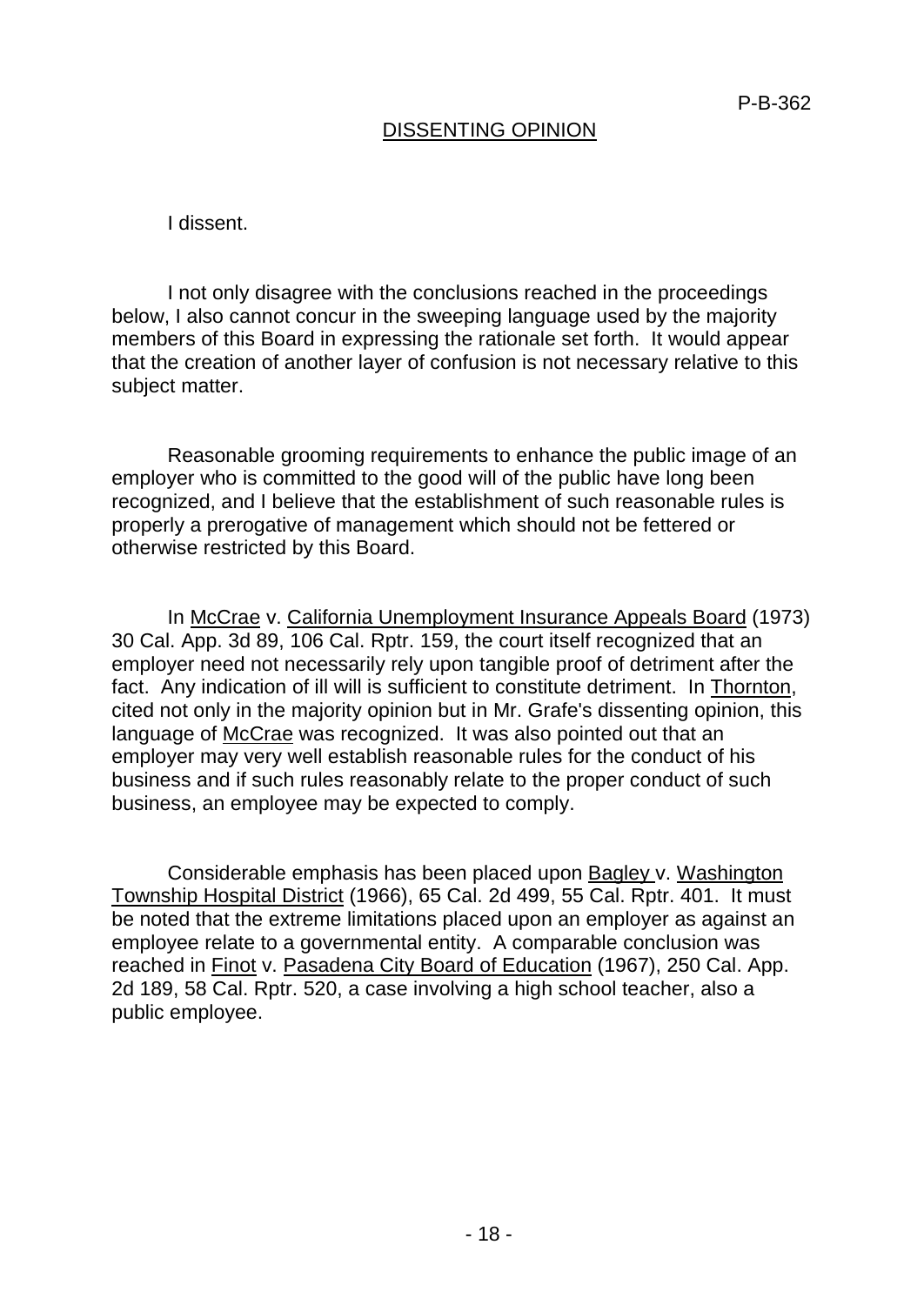The Thornton case recognized from the discussion set forth in King v. California Unemployment Insurance Appeals Board, 25 Cal. App. 3d 199, 101 Cal. Rptr. 660 and McCrae v. California Unemployment Insurance Appeals Board (1973), 30 Cal. App. 3d 89, 106 Cal. Rptr. 159 that the tests established in the Bagley case would logically extend to employment in the private sector. It was also pointed out, however, that a private employer could avoid the imposition of charges if the test set forth in Bagley were met; specifically, that the restraint upon the protected right would rationally relate to the enhancement of the employer's business; that the benefit to the employer would outweigh the impairment of an employee's constitutional rights and that no other alternatives less subversive of such constitutional rights were available.

I am aware of the discussions of the courts in those decisions relating to discharges for violation of an employer's grooming requirements. I am also aware, however, that the constitutionally protected rights of appearance were similarly discussed in Spangler v. California Unemployment Insurance Appeals Board (1971), 14 Cal. App. 3d 284, 92 Cal. Rptr. 266 and in Chambers v. California Unemployment Insurance Appeals Board (1973), 33 Cal. App. 3d 923; 109 Cal. Rptr. 413. In Spangler the court stated as follows:

"No one disputes the appellant's [Spangler's] right in the context of this controversy to dress and groom himself as he pleases. No constitutional issue is involved here. Public employment is not involved. But appellant has no constitutional right to unemployment compensation paid by former employers if his sartorial eccentricities or sloppy grooming chill his employment prospects, and he voluntarily refuses reasonable accommodation to meet the demands of the labor market. This principle has been considered authoritatively before." (citations omitted)

In Chambers, supra, the following language may be found:

"The right of one to wear his hair and beard as he chooses is a 'liberty' protected by due process clauses of the state and federal Constitutions, and 'although probably not within the literal scope of the First Amendment itself' is nevertheless entitled to its 'peripheral protection.' (citations omitted)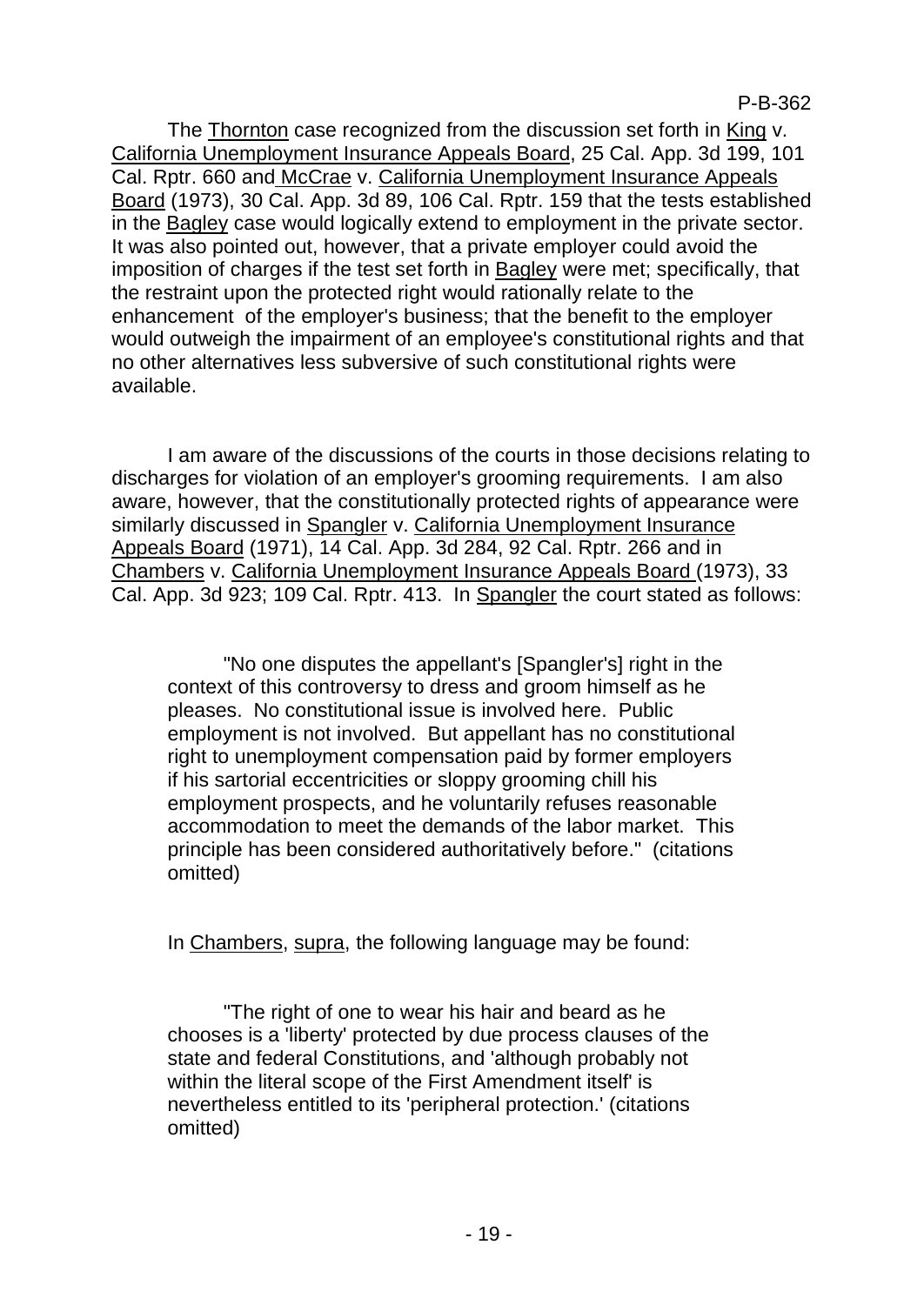"And, as contended by Chambers, only a ' "compelling state interest" ' will justify a substantial infringement of such a constitutional right." (citations omitted)

It had been urged that the state had no legitimate or compelling interest in requiring an applicant for unemployment benefits keep himself available for work where it would inhibit his First Amendment rights to appear as he chose. The court went on to state:

"We observe no substantial distinction between an unemployed person who for one reason or another voluntarily renders himself unavailable for work, and another who refuses work when it is offered. In each case the unemployed person has a clear constitutional right to do, or not to do, as he has chosen. But few would argue that the exercise of one's right not to work, somehow creates a constitutional right to unemployment relief.

"Essential to the integrity of California's unemployment relief program is the requirement that unemployed persons, when possible, render themselves available for work, for otherwise benefits would be paid to those who could be working, but choose not to, thus defeating the fundamental purpose of the statute.

"We are therefore impelled to, and do, hold that California has a 'compelling state interest' in requiring that one seeking unemployment relief shall keep himself available for employment. It follows that such 'peripheral' First Amendment or other right as Chambers may have to retain his selected hair styling must in the public interest, if he wishes unemployment benefits, yield to the dictate of Unemployment Insurance Code section 1253, subdivision (c).

"We are assisted to this conclusion by language of United States v. O'Brien, 391 U.S. 367, 376, 88 S. Ct. 1673, 1678, 20 L. Ed. 2d 672, as follows: 'We cannot accept the view that an apparently limitless variety of conduct can be labeled "speech" whenever a person engaging in the conduct intends thereby to express an idea'; and by the case of Spangler v. Unemp. Ins. App. Bd., supra, 14 Cal. App. 3d 284, 287, 92 Cal. Rptr. 266, 267, where in a problem closely analogous to ours, the court said: